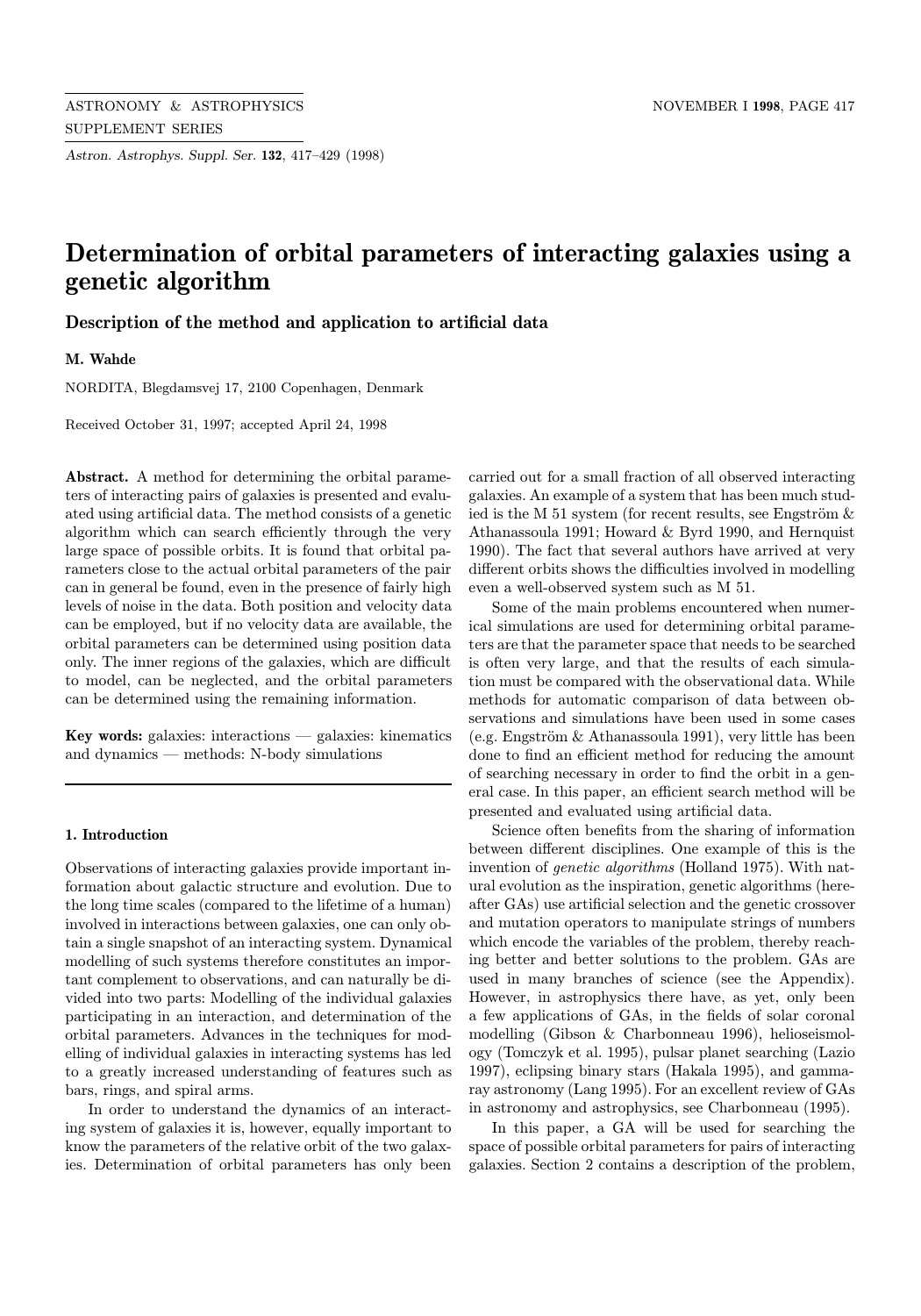and the method of solution is presented in Sect. 3. The results are given in Sects. 4 and 5. The method is discussed in Sect. 6, and the conclusions are presented in Sect. 7. The Appendix contains a brief description of the essential features of the GA used in the paper, as well as some references for further reading.

#### 2. Description of the problem

The problem to be solved is the following: Given (photometric) observations of a pair of interacting galaxies, as well as systemic velocities for the two galaxies, determine the parameters of the orbit.

In principle, three observations at different times suffice to deduce the orbital parameters of a comet or an asteroid. For galaxies, however, one can only obtain observations of a single snapshot. Fortunately, such snapshots contain a wealth of information since the gravitational forces between the galaxies produce deformations in the form of, for example, arms, tails, and bridges connecting the galaxies. In addition to the position data, the radial velocity field can also be measured. From the complete set of data, information about scale radii, scale heights, disc inclinations, velocity dispersions, and masses can be obtained.

However, positions along the line of sight and velocities in the plane of the sky cannot be measured, and the problem of finding the orbital parameters is therefore far from trivial. Additional complications appear since observations never provide perfect, noise-free data.

A snapshot from a simulation of two face-on galaxies is shown in the left panel of Fig. 1. Clearly, the galaxies are strongly interacting with material being torn off from both. Just looking at the snapshot, it is difficult to say very much about the orbit. Given systemic velocities, positional information of the type shown in Fig. 1, and, in some cases, the radial velocity field, I shall in Sects. 4 and 5 use a GA to determine the orbital parameters of several (artificial) interacting systems.

The purpose of the paper is to test GAs as a method for finding orbital parameters of interacting galaxies, rather than testing the methods used for the individual simulations. In order to study the more violent types of interactions (e.g. mergers) where even the inner regions of the galaxies are strongly deformed, fully self–gravitating simulations, in which the mass distributions of the two galaxies are taken as unknown variables, would be required.

However, in this paper, the discussion will be restricted to less violent types of interactions, for which some simplifications could be made:

First, the scale length  $(r_d)$ , inclination,  $(i)$  and major axis position angle (PA) of each disc were assumed to be known from measurements of the central regions of the galaxies.

Second, the simulations were non–self–gravitating, i.e. interparticle forces were neglected, the disc particles were

influenced only by the gravitational forces from the two point particles (of mass  $m_1$  and  $m_2$ ), representing each galactic disc, and no dispersion velocities were added. This was the case both for the simulations carried out in order to determine orbital parameters, and for the simulations which generated the artificial observational data.

For the former, it would have been very difficult to use self–gravitating simulations, due to the large number of simulations which had to be carried out for each determination of orbital parameters.

For the latter, self–gravitating simulations could, in principle, have been employed, but it would not have been useful to do so, since the use of self–gravity would introduce a number of complications having, in general, little to do with the performance of the GA. For instance, in a self– gravitating simulation, velocity dispersions must be added and it may also be necessary to add a stabilizing halo, thus introducing several additional model parameters. Also, if a grid code were to be employed, the additional softening caused by the finite size of the grid cells would complicate the comparison even more.

The use of non–self–gravitating simulations for generating the artificial data does, however, somewhat simplify the task of the GA. In such cases, it is possible for the GA to arrive at orbital parameters such that the artificial data are reproduced exactly. This, of course, would neither hold for real data nor for data generated by a simulation incorporating self–gravity, where instead the results corresponding to the best orbital parameters found by the GA would only approximate the observational data, rather than reproducing them exactly.

The neglect of self–gravity may not be a serious limitation in the cases where only the outer parts of the two galaxies are significantly affected by the interaction: In a tenuous, low mass arm or tail consisting of material from the outer regions of either galaxy, the self–gravity is usually less important than the tidal field of the two galaxies. The discussion below will deal with such systems, and more violent forms of interactions will not be considered.

#### 3. The method

In this section, the method for determining orbital parameters will be presented. In Sects. 3.1 and 3.2, the individual simulations are described. In Sect. 3.3 I describe the GA which was used for searching the space of orbital parameters. A general description of GAs is given in the Appendix, which also contains references to more complete discussions of the subject of GAs.

#### 3.1. The simulations

I have used a coordinate system such that the  $x - y$ plane coincides with the plane of the sky (with the  $x$ −axis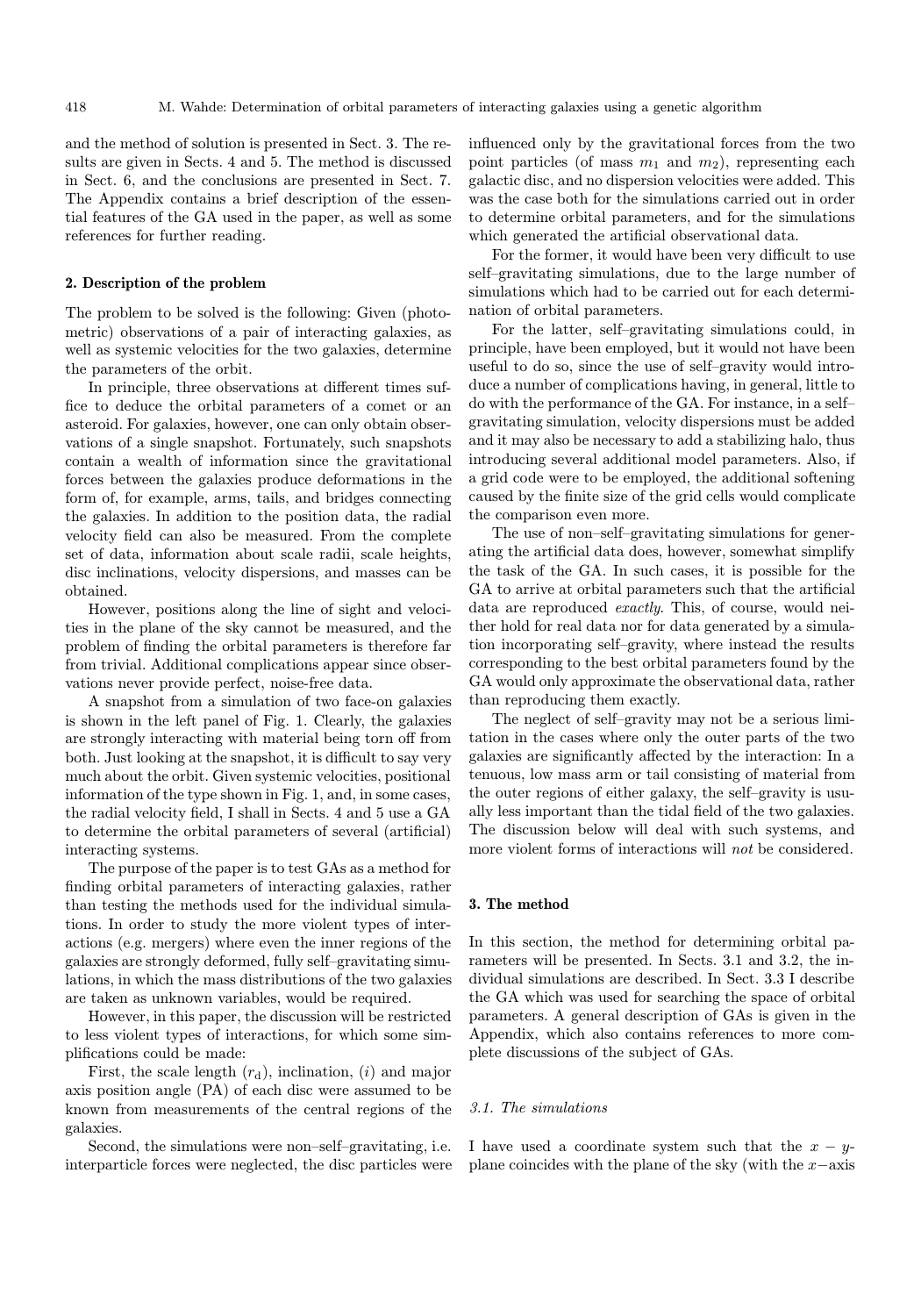

Fig. 1. Computation of the data for an observation of a pair of interacting galaxies. The grid is superposed on the image of the interacting galaxies, and the grid cells are assigned values corresponding to the mass in each cell. For clarity, only a very coarse grid has been used in this figure

horizontal), and the z-axis pointing towards the observer. The longitude of the ascending node  $(\Omega)$  is measured from the x−axis. The orbital inclination is defined to be zero if the orbit lies in the plane of the sky. As mentioned above, I have used non–self–gravitating simulations, in which the galaxies are represented by point masses surrounded by discs of particles which, in turn, are only influenced by the gravity of the two point masses.

As unknown variables I have taken the relative (systemic) velocities between the galaxies in the plane of the sky ( $\Delta v_x$  and  $\Delta v_y$ ), the separation along the line of sight  $(\Delta z)$ , the masses  $(m_1 \text{ and } m_2)$ , and the spins  $(s_1 \text{ and } s_2)$  $s<sub>2</sub>$ ) of the two galaxies. The encoding of the unknown parameters in the strings used by the GA is described in Sect. 3.3.

Observations provide values of the relative systemic velocities along the line of sight  $(\Delta v_z)$  and the separations in the plane of the sky  $(\Delta x$  and  $\Delta y)$ .

For each simulation, values of the unknown variables are obtained as described in Sect. 3.3 below, and the orbital parameters can then be determined from the masses  $(m_1 \text{ and } m_2)$ , the three components of the separation vector  $(\Delta x, \Delta y, \text{ and } \Delta z)$ , and the three components of the relative velocity  $(\Delta v_x, \Delta v_y, \text{ and } \Delta v_z)$ . The orbital parameters are  $a$  (semi-major axis),  $e$  (eccentricity),  $i$  (inclination),  $\Omega$  (longitude of the ascending node),  $\omega$  (the argument of pericentron), and  $T$  (the time of the pericentre passage). The transformations from cartesian coordinates and velocities to the orbital parameters are straightforward and well known, and will not be given here. For a discussion of the transformations involved, see e.g. Danby (1988) or Deutsch (1963).

The orbital parameters are of course not absolutely necessary for orbit integration - the cartesian coordinates and velocities would suffice - but the orbital parameters have the advantage of giving information which is easier to visualize. For instance, the value of e immediately shows whether an orbit is elliptical or hyperbolic.

When the orbital parameters have been found, i.e. decoded from the chromosome (see Sect. 3.3), the positions of the two galaxies are integrated backwards in time. During the backwards integration, the galaxies are represented by point particles moving on a two-body orbit. Starting at time  $t_0$  the backward integration lasts for  $N_{\text{step}}$  steps. At each step j, the new time is computed as  $t = t_0 - j dt$ , where dt is the length of the time step, and Kepler's equation is then solved to yield the eccentric anomaly E (for elliptic orbits) or the 'hyperbolic anomaly'F (for hyperbolic orbits). The case  $e = 1$  exactly, i.e. parabolic orbits, is neglected. However, e can be arbitrarily close to 1.

I use sign conventions such that  $a < 0$  for hyperbolic orbits. Using the orbital parameters, the relative positions and velocities of the two galaxies can be obtained, through the transformations discussed in e.g. Danby (1988) or Deutsch (1963).

At the end of the backward integration, a disc of particles is added to each of the galaxies. Before the first simulation is carried out, the program reads two copies of a standard disc of unit mass and unit scale length. However, the masses and scale lengths of the two galaxies are generally different from unity, and therefore the positions and velocities of the particles in each disc are, for each simulation, scaled to appropriate values. The directions of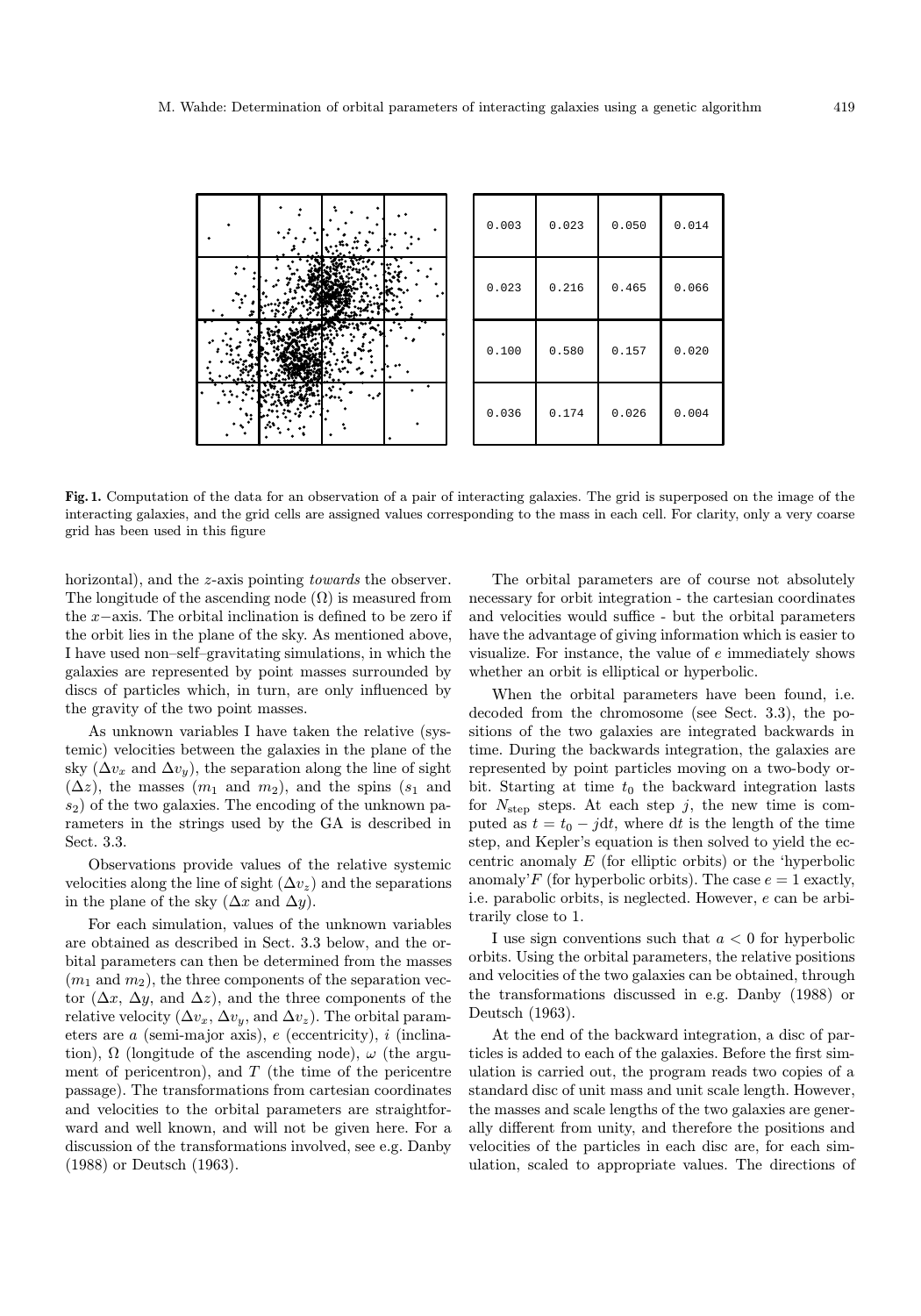rotation of the two discs are determined by the values of the spin parameters,  $s_1$  and  $s_2$ , as discussed in Sect. 3.3 below.

Then, the orbit is integrated forward in time until the final step (corresponding to the time of the observation) is reached, at which point the position and velocity data are stored in the manner described below, and the next simulation can begin.

For hyperbolic orbits the backward integration is straightforward and can be terminated when the galaxies are at sufficient distance (a few galactic radii, say) from each other. The situation for elliptical orbits is more difficult: If the duration of the backward integration is badly chosen, the galaxies may not be sufficiently separated at the start of the forward integration. To avoid this problem, the value of  $N_{\text{step}}$  can be chosen individually for each orbit in such a way that the backward integration proceeds until the apocentre is reached. Furthermore, the problems encountered for elliptical orbits are more general than that, since previous encounters may have damaged the discs of the galaxies, especially for short period orbits. However, it would be unfortunate to completely neglect elliptical orbits, and thus in Sect. 5 some cases of interacting galaxies on such orbits will be considered as well.

#### 3.2. Evaluation of the simulations

When the final step has been reached, the output from the simulation should be compared with the (artificial, in this paper) observational data. The data from an observation can be either in the form of a contour map, or in the form of a grid of grayscale pixels, the shading at each pixel determined by the amount of light at that point. The version of the method described in this paper requires the data to be of the latter form, even though the program could be generalized to operate on contour maps as well.

Since I only use artificial observations here, I will use as data the amount of mass at each pixel rather than the amount of light. When real data is used, a scale factor (the mass-to-light ratio) must be introduced.

Thus, at the end of each run a grid is superposed on the two galaxies, and the amount of mass in each grid cell is stored, each particle contributing  $m_1/N_{p,1}$  if it belongs to the first galaxy or  $m_2/N_{\rm p,2}$  if it belongs to the second, where  $N_{p,1}$  and  $N_{p,2}$  are the number of particles used for the first and the second galaxy, respectively.

The data from the orbit integration which provides the (artificial) observation is stored in the same way, and is read by the program before the first simulation is carried out.

The number of grid points in the  $x-$  and  $y-$ directions, denoted  $n_x$  and  $n_y$ , as well as the size,  $L \times L$ , of the (quadratic) grid cells are input parameters to the program, and should obviously be chosen in such a way that the relevant parts of the two galaxies are contained within the grid. For the data presented in Fig. 1, the  $x$ and y−coordinates ranged from −14.0 to 14.0 in program units, so if the grid parameters are taken to be, for example,  $n_x = n_y = 4$  and  $L = 7.0$ , the corresponding data will be the matrix of mass values in the right of Fig. 1.

In order to evaluate a given simulation, the deviation between its results and the observational data should be measured. The deviation measure can be defined in different ways, and it will here be defined as

$$
\delta = \frac{n_{\rm typ}^2}{n_x n_y} \sum_{i,j} |m_{i,j} - m_{i,j}^{\rm obs}| / (m_{\epsilon} + m_{i,j}^{\rm obs}), \tag{1}
$$

where  $m_{i,j}$  is the mass in cell  $(i, j)$  obtained from the simulation,  $m_{i,j}^{\text{obs}}$  is the same quantity obtained from the observational data, and the sum extends over the whole grid. The  $m_{\epsilon}$  in the denominator is needed to prevent a divergence in the cases where  $m_{i,j}^{\text{obs}}$  is zero, and its value is taken to be the typical mass of a particle in a galaxy of unit mass, i.e.  $1/N_p$  where  $N_p$  is the number of particles used in the simulations. The factor in front of the summation sign is a normalization factor. Its sole purpose is to make  $\delta$ independent of the number of grid points used in the data comparison. Thus,  $n_{\text{typ}}^2$  is a typical value of the number of pixels, here taken to be 49, and  $n_x n_y$  is the number of pixels used in the computer run. In the runs discussed in Sects. 4 to 6,  $n_x = n_y = 7$ , yielding a normalization factor equal to 1. This choice is somewhat arbitrary. However, the values of  $n_x$  and  $n_y$  must neither be too small nor too large since, in the former case, the tidal features used by the GA will not be resolved and, in the latter case, the data from the observation will be unnecessarily detailed and thereby more sensitive to the noise which is always present in real data.

When real data is used, it is the amount of light at each grid point, rather than the mass, that is detected, and the deviation measure could instead be defined as, for example,

$$
\delta \propto \sum_{i,j} |g_{i,j} - g_{i,j}^{\text{obs}}| / (\nu + g_{i,j}^{\text{obs}}),
$$
\n(2)

where g denotes the shading of pixel  $(i, j)$ . If the g values were normalized to lie between 0 (black, no light) and 1 (white, maximum light), the value of  $\nu$  could be, say, 0.001. The deviation measures just defined punish strongly those simulations which try to put many particles in regions which are only supposed to contain a few.

Note that, with the deviation measure defined in Eqs. (1) and (2), the GA does not make use of the radial velocity field of the two interacting galaxies: The only velocity information used are the systemic velocities of the two galaxies. It is important that the algorithm should be able to function without knowledge of the complete radial velocity field of the interacting system since, in many cases, one does not have access to both accurate position and velocity data. However, if the velocity information is available, it should of course be used as it may help the GA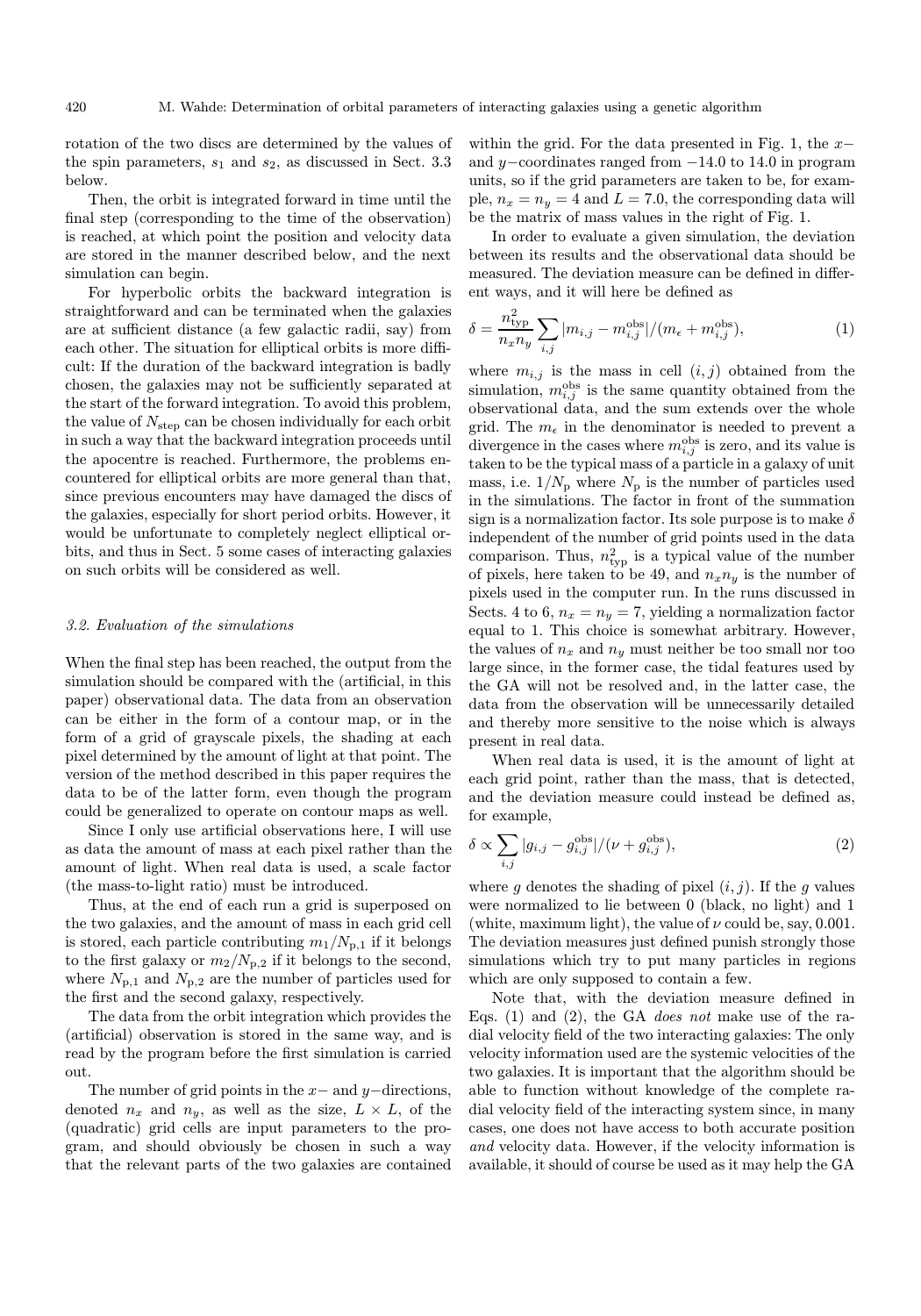to distinguish between orbits for which the position data appear similar. Thus, in analogy with Eq. (1), a velocity deviation measure can be defined as

$$
\delta_v = \frac{n_{\text{typ}}^2}{n_x n_y} \sum_{i,j} |\overline{v}_{i,j} - \overline{v}_{i,j}^{\text{obs}}| / (|\overline{v}_{i,j}^{\text{obs}}| + \overline{v}_{\epsilon}), \tag{3}
$$

where  $\overline{v}_{i,j}$  and  $\overline{v}_{i,j}^{\text{obs}}$  denote the average radial velocities in cell  $(i, j)$  obtained from the simulation and from observational data, respectively. The actual value of  $\overline{v}_{\epsilon}$ , which serves the same purpose as  $m_{\epsilon}$  in Eq. (1), is not of great importance as long as it is not too large, and it can be taken equal to the systemic velocity of the larger of the two galaxies. If the systemic velocity is very large, a typical rotation velocity of either of the galaxies can be used instead.

# 3.3. The genetic algorithm

In the preceding subsections, the individual simulations were described. In this subsection we shall see how the GA operates. At the start of each GA run, the chromosomes of the  $N_{\text{pop}}$  simulations (or *individuals* in the biological terminology used in the Appendix) of the first generation are initialized by assigning random numbers between 0 and 9 to each of the genes. The encoding of the variables is illustrated in Fig. 2. As an example of the decoding, the string at the bottom in Fig. 2 would, when decoded, give the values  $m_1 = 1.21, m_2 = 0.85, \Delta z = -14.6, \Delta v_x =$ 0.119,  $\Delta v_y = -0.133$ ,  $s_1 = 1$  (counterclockwise), and  $s_2 =$ −1 (clockwise). Note that the encoding is decimal rather than binary.

When the chromosomes have been initialized, the program loops through all of the  $N_{\text{pop}}$  individuals in the first generation. For each individual, the chromosome is decoded and the orbital parameters are computed as outlined in Sect. 3.1. Then, the two orbit integrations (backward and forward) are carried out, the result is compared with the observational data in the manner described in Sect. 3.2, and the resulting value of the deviation is computed and stored. In cases where only position data is available, the function

$$
f = \frac{1}{1+\delta}.\tag{4}
$$

is used as a fitness measure. The constant in the denominator is introduced to prevent a divergence in the (unlikely) case of  $\delta$  being equal to zero. If both position and velocity data are available, the fitness measure is instead defined as

$$
f = \frac{1}{\sqrt{(1+\delta)(1+\delta_v)}}.\tag{5}
$$

Thus, with the fitness functions just defined,  $f = 1$  corresponds to a perfect match. When all individuals of the first generation have been evaluated, the fitnesses are ranked using linear fitness ranking as described in the Appendix. Thus, as an example, for the fitness measure defined in Eq. (4), the exact form of the mapping from  $\delta$  to f will be of no importance when new generations are formed, and any fitness function for which the fitness increases with decreasing  $\delta$  could have been used. However, as discussed in Sect. 4.2 below, the fitness values play an important role when the quality (i.e. the goodness of fit) of a set of orbital parameters is evaluated.

In order to produce the genetic material, i.e. the chromosomes, of the second generation, the chromosome of the best individual in the first generation is copied twice, and the remaining  $N_{\text{pop}} - 2$  individuals of the second generation are formed through the process of parent selection followed by crossover and finally mutation as described in the Appendix. When all  $N_{\text{pop}}$  new individuals have been generated, the genetic material of the first generation is deleted and the evaluation of the second generation can begin. After the second generation has been evaluated, the third generation is formed, all its constituent individuals are evaluated, etc.

In this process, individuals with high fitness values will have a greater chance of spreading their genetic material to the next generation than individuals with low fitness values. To those unfamiliar with GAs, this process may not, at a first glance, seem to be very efficient. However, as many authors have concluded (e.g. Charbonneau 1995) and as we shall see in Sects. 4 and 5, GAs are in fact very efficient for solving optimization problems for which the search spaces are large.

# 3.4. Notes on the simulations

Some general facts about the simulations were given in Sect. 2. In addition to these, the following should also be noted: The disc scale height (which is of little importance for the face-on simulations, but more important for the simulations described in Sect. 5) was set equal to  $r_d/10$ , but any value of the scale height could of course have be employed. In general, the discs consisted of 1 000 particles each for a total of 2 000 particles per simulation. The exceptions are Run 4 (see below) for which a total of 10 000 particles were used, and Runs 6 and 8 for which a total of 4 000 particles were used.

A typical 100 generation computer run with 1 000 particles per galaxy and  $N_{\text{pop}} = 500$  requires 12.3 CPU hours on a Sun Enterprise 2.

The units used are such that G, the gravitational constant, is equal to 1. The unit of length can be taken to be 1 kpc, the unit of time 1.05 Myr, and the unit of mass  $2.10^{11} M_{\odot}$ . The unit of velocity is then equal to 931 km s<sup>-1</sup>. Other scalings to physical units can, of course, be used as well. In the genetic encoding scheme, the galaxy masses range from 0.01 to 99.99, the separation along the line of sight  $(\Delta z)$  ranges from −999.9 to 999.9, and the relative velocities ( $\Delta v_x$  and  $\Delta v_y$ ) range from -9.999 to 9.999. The spins can take the values −1 and 1. The total number of combinations is  $3.2 \times 10^{21}$  (!).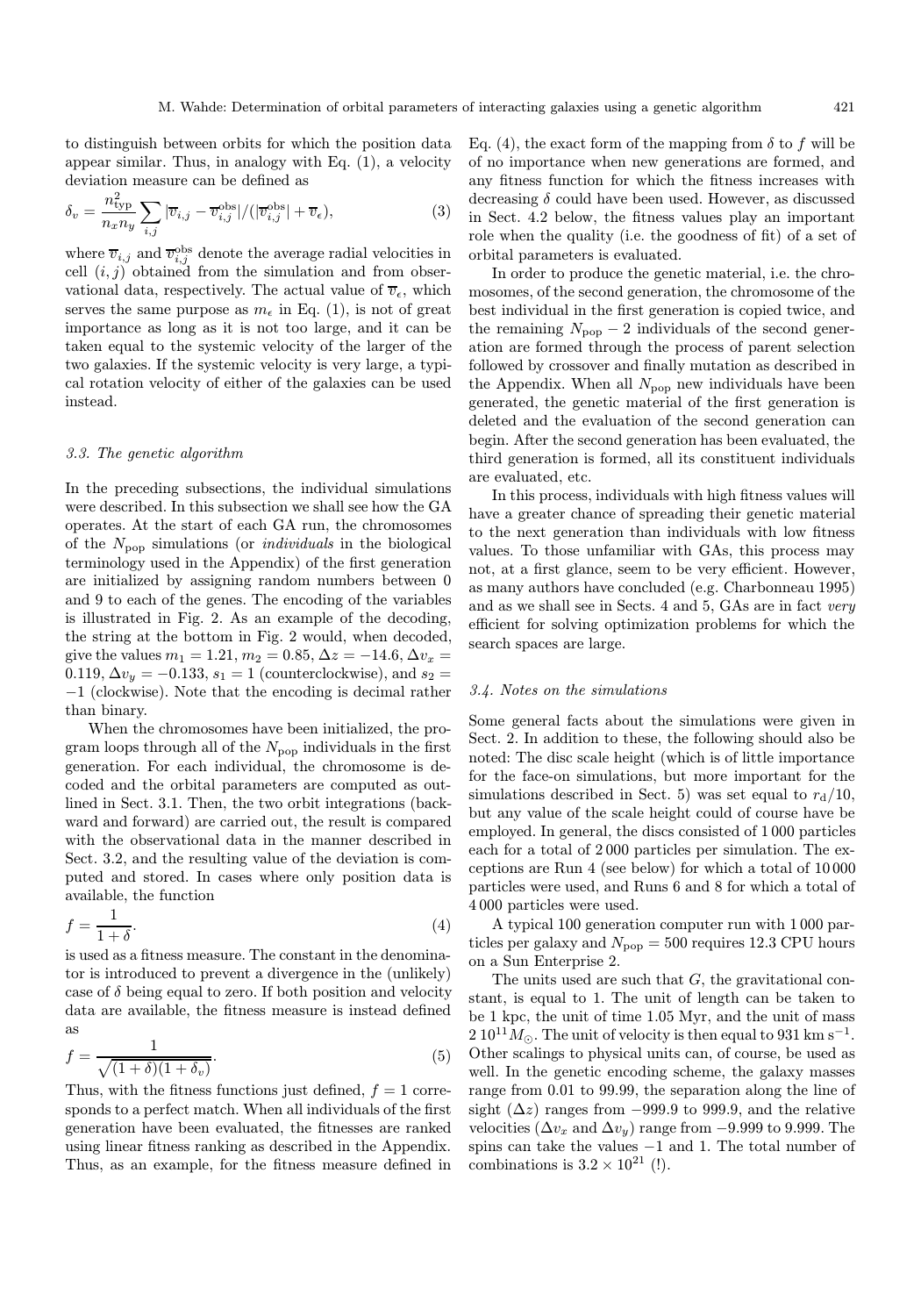

Fig. 2. Top: The encoding scheme for the seven unknown variables. Genes 1-4 encode the mass of the first galaxy such that  $m_1 = g_1 * 10^1 + g_2 * 10^0 + g_3 * 10^{-1} + g_4 * 10^{-2}$ , where  $g_i$  denotes the value of gene i. The other variables are encoded in a similar fashion. Genes 9, 14, and 19 encode the signs of  $\Delta z$ ,  $\Delta v_x$ , and  $\Delta v_y$ , respectively, such that the sign is negative if the corresponding value is odd and positive if it is even. The spin of the first galaxy is −1 (clockwise) if the value of gene 24 is odd, and +1 if it is even. The spin of the second galaxy is encoded, in the same way, in gene 25. Bottom: an example of a chromosome. Decoding the chromosome, the values  $m_1 = 1.21$ ,  $m_2 = 0.85$  etc. are obtained

Often, however, the full ranges just described need not be used. For instance, if two galaxies are strongly interacting and connected by a bridge, one does not expect them to be almost a thousand kpc apart along the line of sight! If, for instance, the values of  $\Delta z$  can be restricted to the interval −50 to 50, say, the number of possible values of  $\Delta z$  is reduced from 20000 to 1000. Even with such reductions, the search space will still be very large, and an efficient search method is therefore needed.

In all runs, the crossover rate (see Appendix) was equal to 1.0, and elitism was used.

# 4. Results from simple applications of the method

#### 4.1. Run 1

In this section, the results of applying the method presented above will be given. Applications to systems with complicated interaction geometries will be deferred to Sect. 5. Thus, this section will serve as an introduction to the basic features of the method, and the discussion will be limited to simple face-on systems for which only position data are known.

First, the system shown in the left panel of Fig. 1 will be studied: In order to determine the corresponding orbital parameters, a run with population size  $N_{\text{pop}} = 500$ was carried out. The number of generations  $(N_{gen})$  was 100, the mutation rate was  $p_{\text{mut}} = 0.003$ , and the number of grid cells was 49 ( $n_x = 7, n_y = 7$ ). For Run 1 and all other runs described in this section, the values of  $m_1$  and  $m_2$  were constrained to lie between 0.3 and 3.0,  $\Delta z$  between −50.0 and 50.0, and  $\Delta v_x$  and  $\Delta v_y$  between −0.999 and 0.999. All possible spin combinations were allowed.

The total number of combinations of the unknown variables  $m_1, m_2, \Delta z, \Delta v_x, \Delta v_y, s_1, s_2$  was then approximately  $1.2 \times 10^{15}$ . Mutated chromosomes were only accepted if their values of the unknown parameters were contained in the above intervals. For the observational data used in Run 1, the actual values of  $m_1, m_2, \Delta z, \Delta v_x, \Delta v_y, s_1$ , and  $s_2$  were 1.0, 1.0, 3.0, −0.672, 0.839, 1, and 1, respectively. Table 1 presents the results of Run 1: The first 6 rows show the orbital parameters of the best simulation in generations 1, 5, 10, 20, 50, and 100, and the final row shows the actual orbital parameters of the "observed" system. As can be seen, the GA was able to find the orbital parameters with great accuracy. In fact, acceptable orbital parameters were obtained already after 20 generations. After 100 generations, the image of the data (left panel of Fig. 1) and the image obtained from the best simulation were almost identical. This is partly due to the fact that the same disc distributions were used both for the run and for generating the observation. However, the method does not require perfect data of the kind used in this run and it can, in fact, cope with quite high levels of noise, as discussed in Sect. 6.3 below.

# 4.2. Additional runs

The results of three additional runs are shown in Table 2. The upper row in each pair shows the orbital parameters of the best simulation in the final generation, and the lower row shows the actual orbital parameters of the (artificial) observation. The grids used for data comparison were again of size  $7 \times 7$ , and the population size was equal to 500 for all runs. 1 000 particles per galaxy were used in Runs 2 and 3. In Run 4, 5 000 particles per galaxy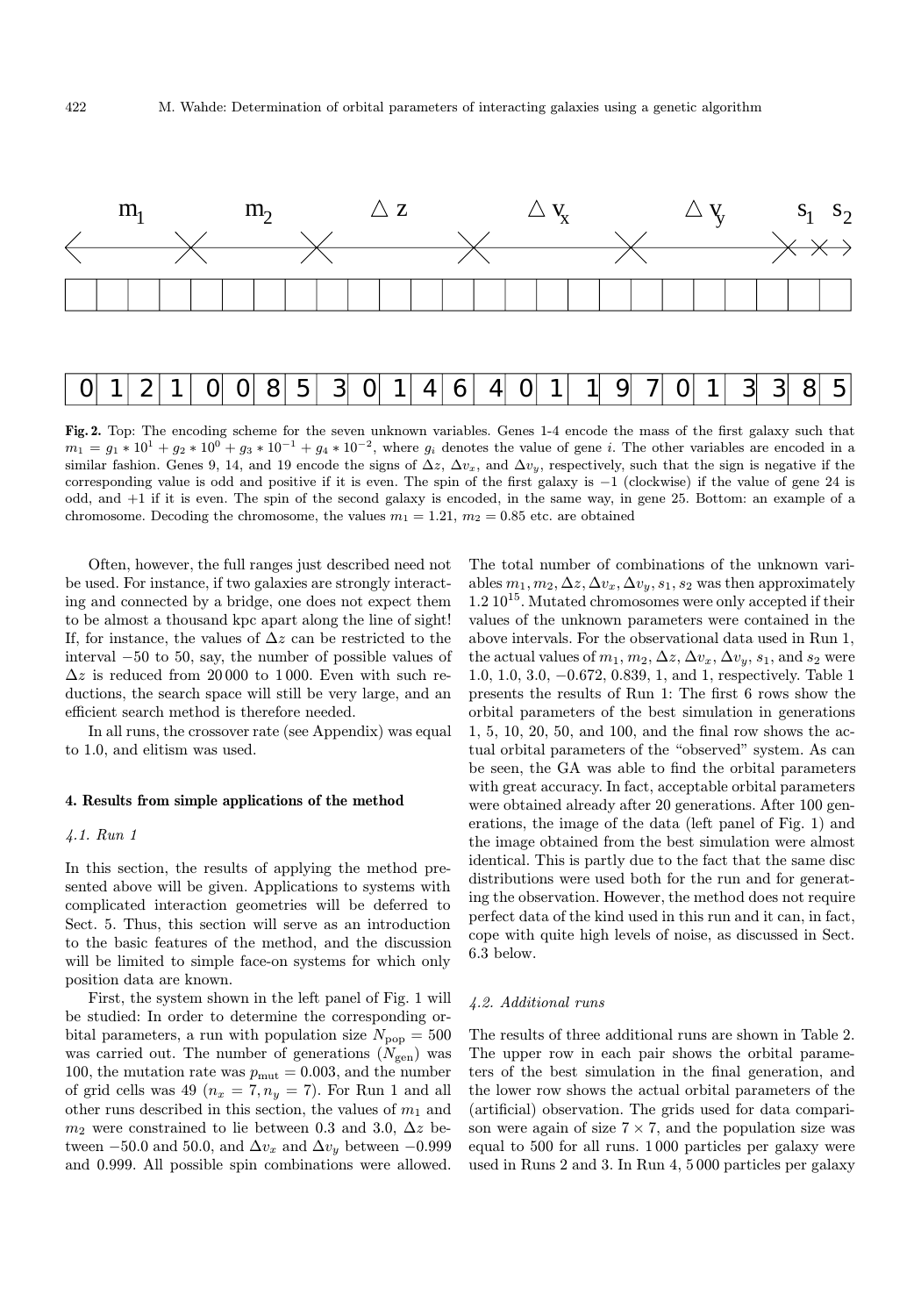Table 1. Results from Run 1. The first 6 rows show, for the best simulation of generations 1, 5, 10, 20, 50, and 100, the orbital parameters a, e, i,  $\omega$ ,  $\Omega$ , and  $F_0$ , as well as the spins,  $s_1$  and  $s_2$ , and the masses,  $m_1$  and  $m_2$ , of the galaxies. The parameter  $F_0$ is the hyperbolic anomaly at the final time step of each simulation, from which  $T$ , the time of the pericentre passage, can be computed. The final row shows the actual orbital parameters used for generating the left panel of Fig. 1

| Gen. | $\boldsymbol{a}$ | $\epsilon$ | i     | $\omega$ | Ω     | $F_{0}$  | $s_1$ | $s_2$ | m <sub>1</sub> | m <sub>2</sub> |
|------|------------------|------------|-------|----------|-------|----------|-------|-------|----------------|----------------|
|      | $-1.247$         | 11.34      | 52.85 | 293.9    | 121.9 | $-1.239$ | $-1$  | 1     | 0.91           | 1.05           |
| 5    | $-8.722$         | 1.836      | 37.99 | 324.4    | 61.32 | 24.24    | 1     | 1     | 0.79           | 0.92           |
| 10   | $-12.49$         | 1.687      | 45.65 | 314.7    | 81.96 | 12.09    | 1     | 1     | 0.90           | 1.05           |
| 20   | $-2.105$         | 4.796      | 24.13 | 17.70    | 18.52 | 27.77    | 1     | 1     | 0.98           | 1.00           |
| 50   | $-2.097$         | 4.594      | 23.49 | 13.48    | 16.55 | 33.21    | 1     | 1     | 0.99           | 1.00           |
| 100  | $-2.231$         | 4.416      | 23.96 | 13.01    | 18.03 | 32.03    | 1     | 1     | 0.99           | 1.00           |
| Obs. | $-2.184$         | 4.466      | 23.96 | 14.33    | 15.75 | 33.00    |       |       | 1.00           | 1.00           |

Table 2. Results from Runs 2 to 4. For each pair of rows, the upper row shows the orbital parameters of the best simulation in generation 100, and the lower row shows the orbital parameters corresponding to the observational data. Upper pair: Run 2, middle pair: Run 3, lower pair: Run 4

| Gen. | $\alpha$ | $\epsilon$ | i     | $\omega$ | Ω     | $F_0$ | S <sub>1</sub> | $S_{2}$        | m <sub>1</sub> | m <sub>2</sub> |
|------|----------|------------|-------|----------|-------|-------|----------------|----------------|----------------|----------------|
| 100  | $-8.886$ | 2.215      | 47.04 | 334.3    | 307.3 | 33.40 | 1              |                | 1.10           | 0.89           |
| Obs. | $-8.193$ | 2.409      | 44.08 | 337.3    | 310.8 | 27.86 | $\overline{1}$ | -1             | 1.08           | 1.02           |
| 100  | $-16.26$ | 1.501      | 70.10 | 112.9    | 309.2 | 28.58 | $\mathbf{1}$   | $\overline{1}$ | 1.30           | 0.51           |
| Obs. | $-13.83$ | 1.589      | 67.76 | 113.5    | 309.6 | 30.07 | -1             | -1             | 1.28           | 0.54           |
| 100  | $-2.196$ | 4.477      | 24.36 | 15.90    | 14.73 | 32.57 | $\mathbf{1}$   | $\overline{1}$ | 0.99           | 1.00           |
| Obs. | $-2.184$ | 4.466      | 23.96 | 14.33    | 15.75 | 33.00 | 1              | -1             | 1.00           | 1.00           |

were used. The artificial observation used in Run 4 was generated with the same orbital parameters as those used for generating the observational data of Run 1, to facilitate comparison between the two runs. As is evident from the table, acceptable orbital parameters were found in all cases.

Not all determinations of orbits proceed as smoothly as, for example, Run 1. In order for the GA to be able to find the orbit, it is a requirement that the galaxies show some signs of interactions, i.e. distortions of some form. This was the case for Runs 1 to 4. However, in a case where the observation consisted of two more or less unperturbed discs, the GA was not able to find the orbit. The fact that signs of interactions are needed is rather obvious and does not, in practice, imply any restrictions. After all, the method is intended for interacting systems.

A more important problem is that, even for clearly interacting systems, the GA is not always able to find the correct orbit on the first attempt. Since the population size is far from infinite, there may simply never be sufficient variation in the genetic material to obtain the correct orbital parameters, at least if  $p_{\text{mut}}$  is small.  $p_{\text{mut}}$  can of course be increased, but the larger its value, the more the GA approaches a random search. Fortunately, it is always easy to distinguish between a run that fails and one that succeeds, namely through the fitness values. In a successful run, the fitness values continue to increase throughout the run, whereas in an unsuccessful run, the GA rather quickly gets stuck at low values.

For the excellent fit obtained for Run 1, the fitness of the best simulation was 0.430. The corresponding numbers for Runs 2 to 4 were 0.192, 0.339, and  $0.475<sup>1</sup>$ . In contrast, in a run that fails, fitness values above 0.1 are not reached, and usually the GA gets stuck at even lower values. Even in such situations improvements do occur, but at a very slow rate, and it is usually faster to restart the run, using different values of the random number generator seed and the mutation rate.

The results for Runs 1,2, and 4 were obtained on the first attempt, but Run 3 required two attempts. In the first attempt, with mutation rate  $p_{\text{mut}} = 0.003$ , the GA got stuck at a suboptimal solution with fitness 0.0863. The mutation rate was then increased to 0.010 and the random number generator seed was changed, resulting in a maximum fitness of 0.339 in the second attempt.

 $<sup>1</sup>$  The fitness increases steeply when the final details of the</sup> fitting are carried out, and therefore fitness values above 0.5 are rarely reached.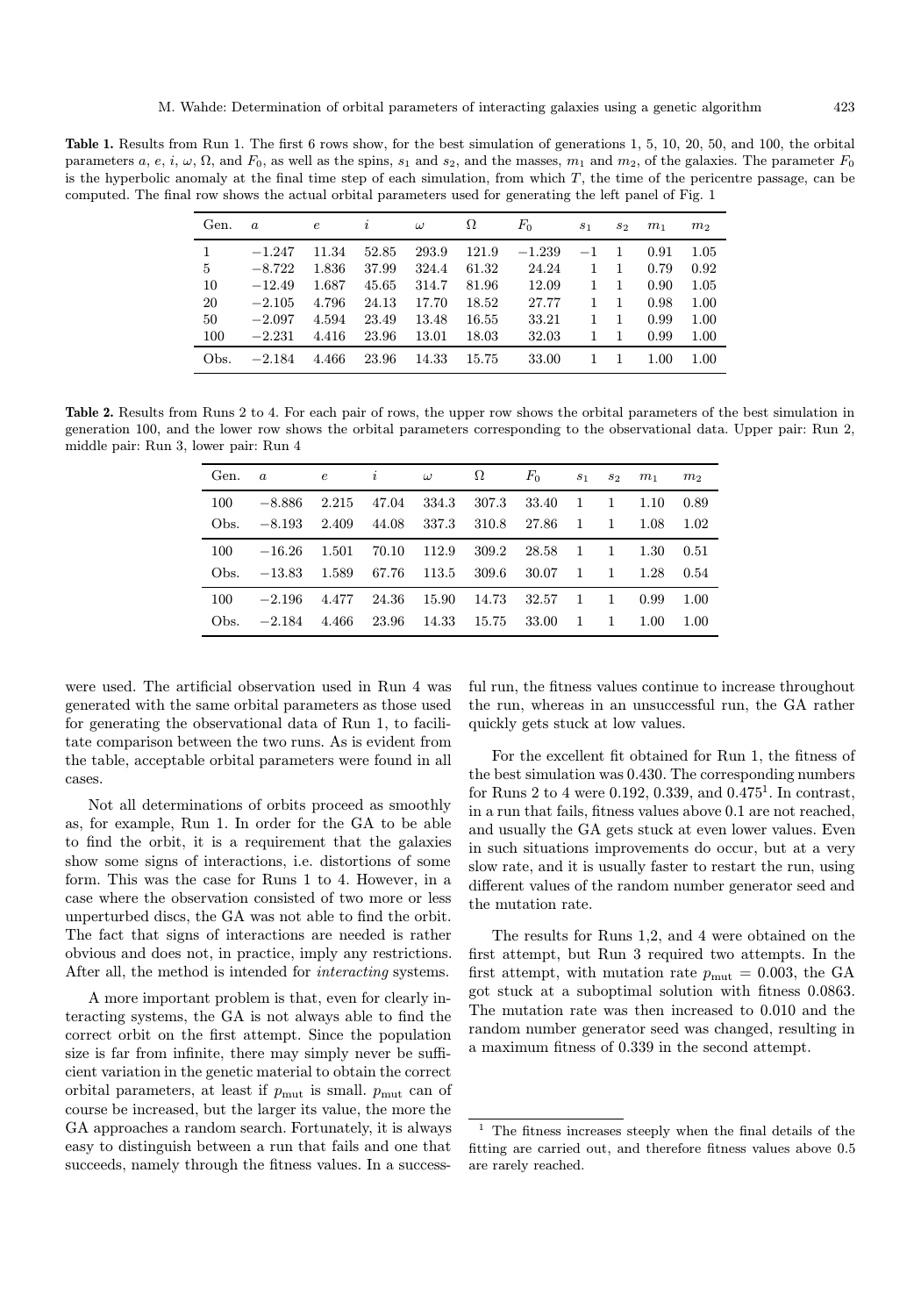

Fig. 3. The two regions of highest density were discarded, as indicated by the black squares. The original picture, before discarding the data in the two black squares, was identical to the left panel of Fig. 1

# 4.3. Blocking out the inner regions of the galaxies

As mentioned previously, tidal features such as bridges and tails are used by the GA when it attempts to determine the orbital parameters of an observed system. However, unlike the artificial data used here, real observational data is made complicated by the existence of features such as bars, rings, ovals, etc. in the inner regions of the galaxies. Furthermore, in an observation for which the tidal features are clearly seen, the inner regions may be saturated, i.e. overexposed. Thus, in order to avoid problems caused by the appearance of the inner regions, a modified version of the GA program was constructed such that any pixel in the grid could be blocked out and discarded. An example of a run with the modified program is illustrated in Fig. 3, where the two pixels with highest density were discarded.

Thus, in this run, the deviation was computed using only the 47 (i.e.  $n_x \times n_y - 2$ ) remaining pixels. Clearly, this problem is more difficult to solve for the GA (or anyone else!), since only partial information is accessible. The result of the run is shown in Table 3, the upper row as usual showing the orbital parameters of the best simulation and the lower row showing the observational data, which were the same as for Run 1. Even though the resulting fit is not as stunning as for Run 1, acceptable orbital parameters were obtained.

# 5. Applications of the GA to more complicated interaction geometries

While the runs discussed in the previous section served to illustrate the basics of the algorithm, they were somewhat



Fig. 4. The observations corresponding to Run 6 (upper panel) and Run 8 (lower panel)

oversimplified compared to the cases encountered when actual interacting systems are studied. Thus, in this section, some more stringent tests of the algorithm will be presented.

First, it is rare that observed interacting galaxies are exactly face-on, and that assumption will now be abandoned by allowing arbitrary disc plane inclinations and major axis position angles for both discs. Thus, four new parameters, hereafter denoted  $i_1, i_2, PA_1$ , and  $PA_2$ , need to be introduced. Now, for those interacting systems for which the method described here is best adapted, i.e. systems such that the outer parts of the galaxies are affected but the inner parts of the discs are left intact to a great extent, such that the scale lengths and scale heights of the discs can be measured, the parameters  $i_1, i_2, PA_1$ , and PA<sub>2</sub> can also normally be measured, albeit with some uncertainties. Hence, these angles will in general be assumed to be measurable and will be made part of the input data. A case in which the inclinations and position angles are instead made part of the set of variables will, however, also be discussed.

Second, the orbits used in Sect. 4 were all hyperbolic. In this section elliptical orbits will be considered as well.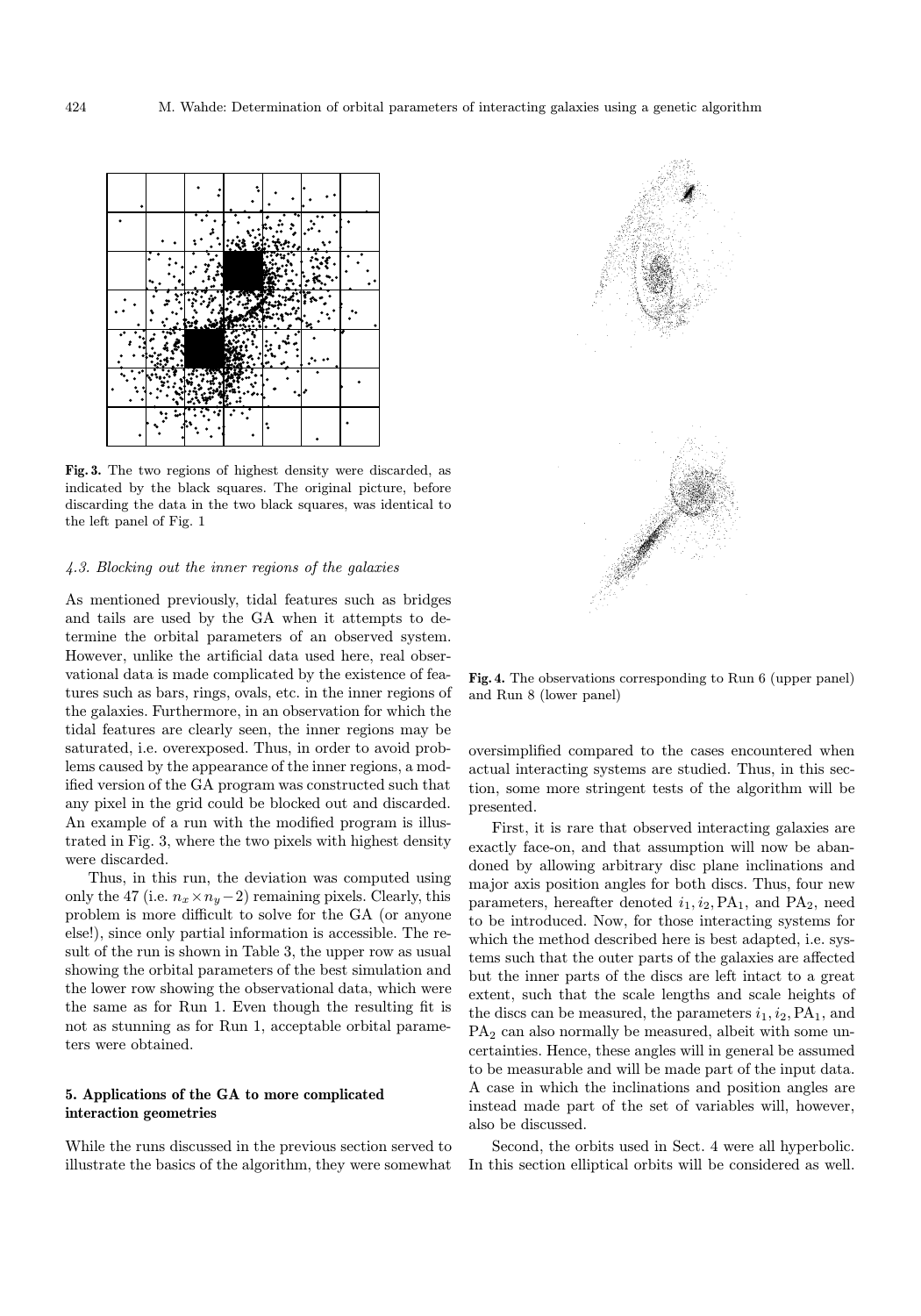Table 3. Results from the run illustrated in Fig. 3. The upper row shows the orbital parameters of the best simulation in generation 100, and the lower row shows the orbital parameters corresponding to the observational data

| Gen. $a$ e i $\omega$ $\Omega$ $F_0$ $s_1$ $s_2$ $m_1$  |  |  |  |  | $m_2$ |
|---------------------------------------------------------|--|--|--|--|-------|
| 100 -2.483 4.126 25.99 17.78 13.37 31.69 1 1 0.99 1.00  |  |  |  |  |       |
| Obs. -2.184 4.466 23.96 14.33 15.75 33.00 1 1 1.00 1.00 |  |  |  |  |       |

Table 4. Results from Runs 5 to 8. In Runs 5 and 6, elliptical orbits were used, and in Runs 7 and 8, the orbits were hyperbolic. As shown in the last four columns of the table, at least one of the galaxies had a non-zero inclination in all cases. The information concerning Run 7 contains four rows, since it was rerun twice: once without making use of the velocity information, and once with the inclinations and position angles as variables. The observations corresponding to Runs 6 and 8 are shown in Fig. 4

| Gen.                  | $\boldsymbol{a}$ | $\epsilon$ | i     | $\omega$ | $\Omega$ | $E_0/F_0$ | $s_1$        | $s_2$          | m <sub>1</sub> | m <sub>2</sub> | $\mathbf{v}_1$ | PA <sub>1</sub> | $i_2$ | PA <sub>2</sub> |
|-----------------------|------------------|------------|-------|----------|----------|-----------|--------------|----------------|----------------|----------------|----------------|-----------------|-------|-----------------|
| 100                   | 12.55            | 0.669      | 118.7 | 142.4    | 334.2    | 44.20     | $-1$         | -1             | 1.00           | 0.19           |                |                 |       |                 |
| Obs.                  | 11.89            | 0.653      | 118.9 | 141.2    | 333.8    | 45.69     | $-1$         | -1             | 1.00           | 0.20           | <b>20.0</b>    | 0.0             | 50.0  | 0.0             |
| 100                   | 10.86            | 0.635      | 117.9 | 57.92    | 65.18    | 71.12     | 1            |                | 1.02           | 0.11           |                |                 |       |                 |
| Obs.                  | 10.81            | 0.698      | 115.7 | 57.50    | 69.47    | 72.55     | $\mathbf{1}$ | -1             | 0.90           | 0.11           | 60.0           | 0.0             | 90.0  | $-45.0$         |
| 100                   | $-4.362$         | 1.858      | 59.36 | 17.20    | 273.6    | 70.58     | $-1$         | -1             | 0.99           | 0.29           |                |                 |       |                 |
| $100$ , no vel. data. | $-4.285$         | 1.804      | 58.30 | 10.89    | 279.2    | 73.79     | $-1$         | $\overline{1}$ | 0.89           | 0.22           |                |                 |       |                 |
| 200, incl., P.A.      | $-4.413$         | 1.890      | 61.90 | 16.09    | 273.0    | 72.13     | $-1$         | - 1            | 0.92           | 0.28           | 46.0           | $-43.0$         | 58.0  | 34.0            |
| Obs.                  | $-4.612$         | 1.825      | 59.77 | 16.32    | 274.2    | 69.85     | $-1$         | -1             | 1.00           | 0.30           | 45.0           | $-45.0$         | 60.0  | 30.0            |
| 100                   | $-4.372$         | 2.503      | 85.91 | 113.6    | 47.02    | 27.83     | 1            |                | 0.91           | 0.39           |                |                 |       |                 |
| Obs.                  | $-5.299$         | 2.121      | 84.99 | 109.8    | 47.06    | 31.17     | 1            |                | 1.00           | 0.40           | 80.0           | $-40.0$         | 0.0   | 0.0             |

The elliptical orbits used will be fairly eccentric  $(e > 0.5)$ and will be chosen such that the discs are not severely damaged at pericentre passages.

Thus, the simulations to be described below constitute a greater challenge to the genetic algorithm. However, there is also an additional tool yet to be used, namely the radial velocity field. The use of the velocity field may be particularly useful for e.g. highly inclined systems for which the position data may yield ambiguous information.

The results from four runs with inclined discs are shown in Table 4. In these runs, both position and velocity data were used by the GA. As is evident from the table, the algorithm was able to find orbital parameters close to the correct ones in all cases. Note that the two first pairs shown in Table 4 correspond to elliptical orbits.

In order to test the importance of the velocity data, Run 7 was repeated using only position data, and the result from this run is shown in Table 4 as well. Clearly, the use of the velocity data improved the results, even though acceptable orbital parameters were found even in the case in which only position data were used.

For real systems, the inclinations and position angles are rarely known with high accuracy. In order to take this into account, the simulation program was modified to include the four angles  $i_1, i_2, PA_1$ , and  $PA_2$  in the set of unknowns. Since the values of these angles can at least be estimated, they were allowed a range of variation of only

 $\pm 10$  degrees, in steps of 1 degree, thus increasing the size of the search space by a factor  $21^4 = 194,481$ . Under these conditions, Run 7 was repeated once more and the results, including the inclinations and position angles found by the GA, are shown in the seventh row of Table 4. Due to the large increase in the size of the search space, the GA was allowed to run for 200 generations in this case, and, as can be seen from the table, acceptable orbital parameters were found in this case as well.

The observations corresponding to Runs 6 and 8 are shown in Fig. 4. Of particular interest is the fact that the algorithm is able to cope with the difficult case in which one of the discs is edge-on. Thus, the results reported in this section show that the GA method can successfully be applied to realistic interaction geometries.

# 6. Discussion

#### 6.1. Comparison with other methods

As mentioned in the introduction, very little has been done to find efficient search methods for the problem of determining orbital parameters in a general case. An exception is the work by Salo & Laurikainen (1993) in which an error minimization technique was used to fit the orbital parameters of NGC 7753/7752. However, in their paper, only three variables were taken as fitting parameters for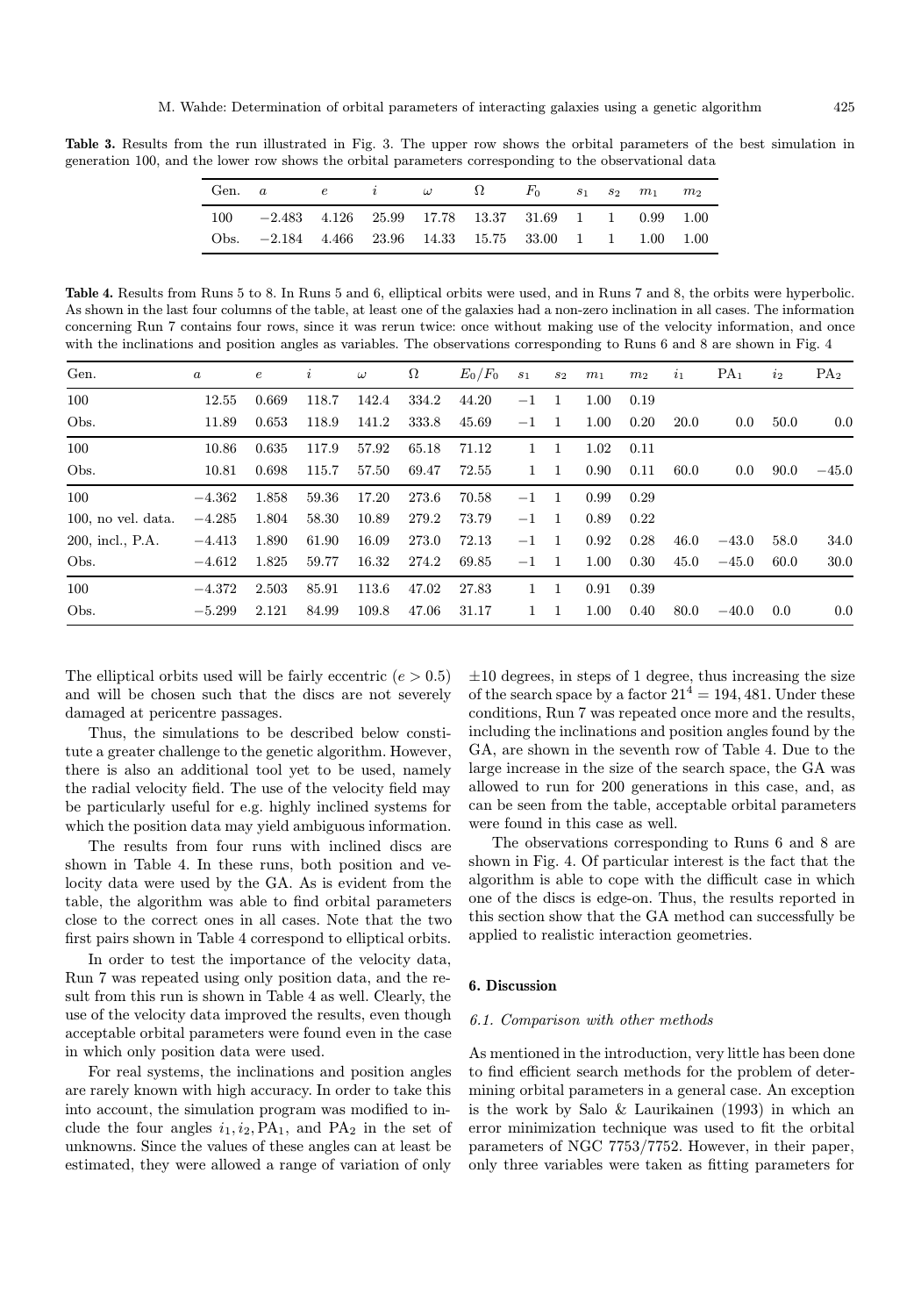the error minimization technique and other variables, e.g. the masses, were kept fixed.

A common and straightforward method for finding orbital parameters is to carry out a full search of (part of) the parameter space. The drawback with such a method is that the number of simulations needed to achieve acceptable resolution over the parameter space grows very fast in an N-dimensional space where  $N \geq 5$ . A simple example should suffice as illustration: In our Run 1, a very close match was obtained after 100 generations consisting of 500 simulations each, i.e. after 50000 simulations. A full parameter search would only allow  $(50000/4)^{1/5} \approx 6.59 \approx 7$ values of each of the parameters  $m_1, m_2, \Delta z, \Delta v_x$ , and  $\Delta v_y$ . The factor 4 in the denominator comes from the fact that, for each set  $m_1, m_2, \Delta z, \Delta v_x, \Delta v_y$ , four values of the spin must be tested. Even if the spins were assumed to be known, only  $50000^{1/5} \approx 8.7 \approx 9$  values of each parameter could be tested. With the range [−50.0, 50.0] for  $\Delta z$ , as used in Run 1, that would give a resolution of only  $100/(9-1) = 12.5$  and an equally poor resolution for the the other parameters. Note also that, for Run 1, the GA found an acceptable solution already after 20 generations, or 10 000 simulations. With 10 000 simulations available, a full search would allow only  $6.3 \approx 6$  values of each parameter to be tested, if the spins were known.

Clearly, a complete, unbiased search of the whole parameter space is not an option, at least when the search space is of dimension five or higher. Thus, in order to carry out a full search, either the number of dimensions must be reduced by fixing the values of some parameters, or, if all parameters are used, some constraints must be imposed on the values to be searched. While this is certainly possible in some cases, the constraints may not always be justified and it may be impossible to find the correct orbit after imposing the constraints. A strong advantage of the GA method is that only very loose constraints need to be imposed, even when the number of parameters is large.

#### 6.2. Comparison with random search

Even though mutations (which play a subordinate role) are random, selection is not, and a GA is strongly different from a random search. In order to illustrate the non-randomness of the GA method, a calculation was carried out in which the values of the parameters  $m_1, m_2, \Delta z, \Delta v_x, \Delta v_y, s_1$ , and  $s_2$  were generated at random. A total of 10 000 random sets of parameters were generated, corresponding to 20 generations of 500 simulations each for the GA. In Fig. 5, the results of the first 20 generations of Run 1 are compared with the results of the random run. The GA took the lead already after 6 generations, and the difference in performance should be obvious from the figure.



Fig. 5. Comparison of the performance of a GA and a random search. The dashed line corresponds to the random search. The vertical axis shows fitness values and the horizontal axis the number of individuals evaluated

#### 6.3. Sensitivity to noise

Whereas the artificial data sets used so far were noise-free, real data sets are invariably noisy. Furthermore, even if the noise levels are low, in real data there will always be other deviations from the idealized situation used in the GA simulations. For example, the mass-to-light ratio need not be constant. Therefore, in order to be useful, the GA method must be able to function even in the presence of noise. I have tested the noise sensitivity by first adding 10% noise to the data set used in Run 1. The noise was added by changing the values of the masses in the grid of observational data according to

$$
m_{i,j} \to m_{i,j}(1+\alpha_{i,j}),\tag{6}
$$

where  $m_{i,j}$  denotes the mass in cell  $(i, j)$ , and  $\alpha_{i,j}$  are random numbers between  $-\alpha_{\text{max}}$  and  $\alpha_{\text{max}}$ , where  $\alpha_{\text{max}}$ is the noise level. Thus, for the run with 10% noise,  $\alpha_{\text{max}}$ was equal to 0.1. The results are shown in the upper row of Table 5, from which it is evident that 10% noise does not stop the GA from finding the correct solution. The results from a run with 30% noise are shown in the middle row of Table 5. Even in this case, the GA manages to find a solution fairly close to the correct one.

# 7. Conclusions and directions for further work

I have presented an efficient method, based on genetic algorithms, for finding the orbital parameters of interacting galaxies, and applied it to simulated galaxies on both hyperbolic and elliptical orbits. Given the centre-of-mass positions of both galaxies, their radial velocities, the scale radii and orientation of their discs, and a matrix of observed (light or mass) density data, in some cases supplemented with velocity data, the GA was able to find the orbital parameters with great accuracy in most cases. In the cases where an orbit could not be found, the failure could be detected rather quickly from the fitness values.

The GA can operate on reduced data sets, in which the inner regions have been blocked out, enhancing the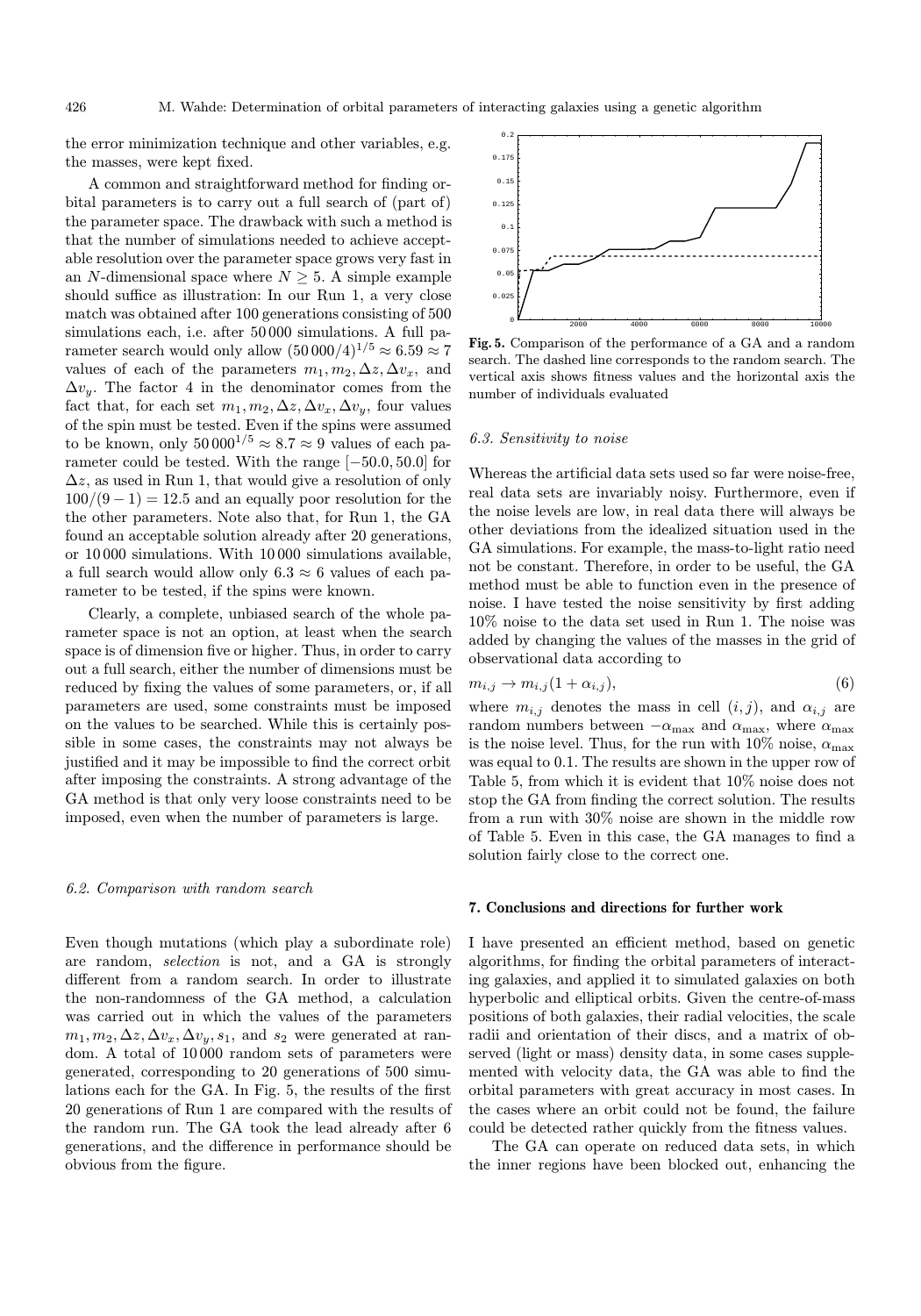Table 5. Results from the two runs with noisy input data. The upper row shows the orbital parameters of the best simulation in generation 100 for the run with 10% noise added, the middle row shows the same parameters for the run with 30% noise added, and the bottom row shows the orbital parameters corresponding to the observational data. Note that an exact match is impossible in this case, because of the noise added to the data

|      | Gen. $a$                                             |  |  | $e \qquad i \qquad \omega \qquad \Omega \qquad F_0 \qquad s_1 \quad s_2 \quad m_1$ |  |  | $m_2$ Remark                                                   |
|------|------------------------------------------------------|--|--|------------------------------------------------------------------------------------|--|--|----------------------------------------------------------------|
| 100  |                                                      |  |  |                                                                                    |  |  | $-2.221$ 4.398 23.77 12.65 17.43 32.88 1 1 0.99 1.02 10% noise |
| 100  |                                                      |  |  |                                                                                    |  |  | $-1.901$ 5.045 23.33 16.14 16.01 31.79 1 1 0.98 0.95 30% noise |
| Obs. | $-2.184$ 4.466 23.96 14.33 15.75 33.00 1 1 1.00 1.00 |  |  |                                                                                    |  |  |                                                                |

tidal features which are needed for the determination of the orbital parameters.

Even though there have been several simplifications in the test cases used here, the GA method is a promising approach to the type of problems considered in the paper. In order to further improve the method, the possibility of including the scale radii, scale heights, inclinations, and position angles of the two discs in the chromosomes could also be considered. However, as mentioned above, these parameters can often be measured, and the benefits obtained by including them in the chromosomes may not be sufficiently strong to justify the added complexity thus introduced. With further increases in computer speed, another improvement could come from using a simulation code incorporating the self–gravity of the two galaxies. Dark matter haloes could also be added, and if the distributions of dark matter were chosen in such a way as to be easily parametrized by one or a few parameters, it would be possible to add also these parameters to the set of unknowns.

Still, even in its more primitive present state, the GA method is very useful for finding orbital parameters. The output orbital parameters of the best simulation in a GA run can be used as input parameters for an advanced self– gravitating N-body simulation incorporating gas dynamics and dark matter.

# Appendix

The aim of this Appendix is only to introduce and describe some of the most elementary features of GAs. For a much more complete discussion of GAs and their performance compared with other algorithms, see Holland (1975), Davis (1991), or Mitchell (1996). For a review of GAs in astronomy and astrophysics, the article by Charbonneau (1995) is strongly recommended.

GAs have been applied in many different subjects, including machine learning, population genetics, neural network design, economics etc. Among other things, GAs are well suited for search and optimization, and are particularly useful when the search spaces are large.

Since GAs are inspired by natural evolution, the terminology often involves terms from biology, such as genes,



Fig. 6. A typical chromosome of an individual in the inversefunction example. The first gene codes for the first decimal of  $x$ , the second gene for the second decimal of  $x$  etc. Decoding the chromosome, the values  $x = 0.539$  and  $y = 0.618$  are obtained

populations, fitness etc. For an introduction to the terminology, see e.g. Charbonneau (1995) or Mitchell (1996). Whenever such terms are introduced for the first time in this Appendix, they will be put in italics, and hopefully their meaning should be clear from the context.

When a GA is to be applied to an optimization problem, the variables of the problem are first encoded in strings (of given length) of integers. Initially, a population (i.e. a set) of  $N_{\text{pop}}$  *individuals* are formed by randomly generating such a string for each individual. Each string constitutes the chromosome (i.e. the genetic material) for the individual. The encoding can be either binary or decimal such that the values at the different *genes* (i.e. locations) along the string are integers in the range [0, 1] (for the binary case) or [0, 9] (for the decimal case). The whole set of  $N_{\text{pop}}$  individuals with their corresponding chromosomes constitutes the first generation.

As a trivial example, (the "inverse function example"), imagine that one wishes to find a pair of numbers  $(x_0, y_0)$ such that a given function  $h(x, y)$  takes a particular value  $h_0 = h(x_0, y_0)$ . For simplicity, assume that  $h(x, y)$  takes the value  $h_0$  only at the one point  $(x_0, y_0)$  and that x and  $y$  both lie in the interval  $[0, 1]$ . If decimal encoding with three digit accuracy is used, the chromosome of an individual could have the form shown in Fig. 6.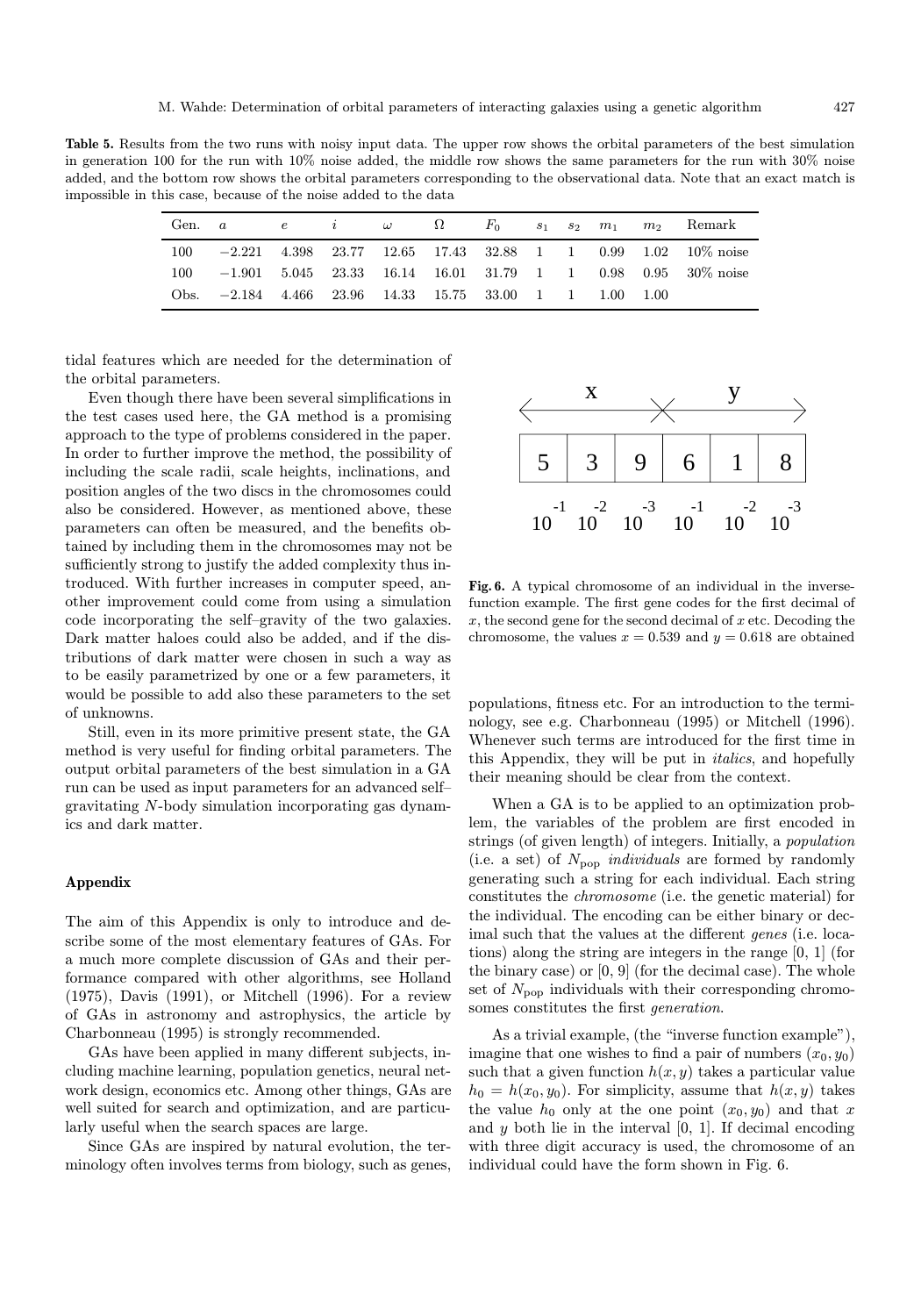

Fig. 7. The crossover procedure. The chromosomes are divided at the crossover point, which is indicated by a thick line, and the parts are joined as shown above



Fig. 8. The mutation procedure. For each of the six locations along the string, a random number  $r$  between 0 and 1 is generated and compared with  $p_{\text{mut}}$ . If r is smaller than  $p_{\text{mut}}$ , a new, random value is assigned to the gene

When the first generation has been formed, the *fitness* of its constituent individuals should be evaluated. Thus, for each individual, the variables are obtained by decoding the chromosome. Given those variables, the relevant computation can be carried out. In the inverse function example, the computation consists of forming  $h(x, y)$  using the values of  $x$  and  $y$ . Then the result of the computation is compared with the desired result, and a fitness value is assigned such that the smaller the deviation from the desired result, the higher the fitness.

If  $h(x, y) = e^{xy}$  in the inverse function example, and one is looking for values x and y in [0,1] such that  $h(x, y) =$ e (the correct solution of course being  $x = 1, y = 1$ ), then the individual shown in Fig. 6 would give the value  $h(0.539, 0.618) = 1.39529$ , the deviation would be  $\delta =$  $e - 1.39529$ , and the corresponding fitness value f could be defined as  $f = 1/(1+\delta)$ .

When all the individuals of the first generation have been evaluated and fitness values have been assigned, the second generation is formed by applying various procedures inspired by natural evolution to the chromosomes of the individuals in the first generation. These procedures include selection (followed by crossover) and mutation.

In order to perform a crossover between two chromosomes, two *parents* are selected from the generation just evaluated. The choice of parents is made in such a way that individuals with higher fitness have a greater probability of being selected than individuals with lower fitness. The fitness values can either be used directly, or some more sophisticated method can be employed. Linear fitness ranking is one example of such a method, in which the individuals are sorted according to their fitness and the best individual is assigned a new fitness equal to  $N_{\text{pop}}$ , the second best is assigned a new fitness equal to  $N_{\text{pop}}-1$ , and so on. This procedure enhances the differences between the individuals, especially if their original fitness values (before ranking) are very similar to each other.

There exist several methods of choosing parents, and here only one of the simplest shall be discussed, namely roulette-wheel selection. When this selection method is used, the sum of the fitnesses  $f_i, i = 1, 2, ..., N_{pop}$  is formed, a random number r between 0 and  $\sum_i f_i$  is generated, and the first individual  $i$  which satisfies the condition

$$
\sum_{j=1}^{i} f_j \ge r,\tag{7}
$$

is selected as a parent. As an example, if  $N_{\text{pop}} = 3$  and the fitness values are 2, 5, and 3, the first individual is selected if  $r \leq 2$ , the second is selected if  $2 < r \leq 7$  and the third is selected if  $r > 7$ . When two parents have been chosen (usually with replacement, i.e. such that an individual can be chosen several times), crossover is performed